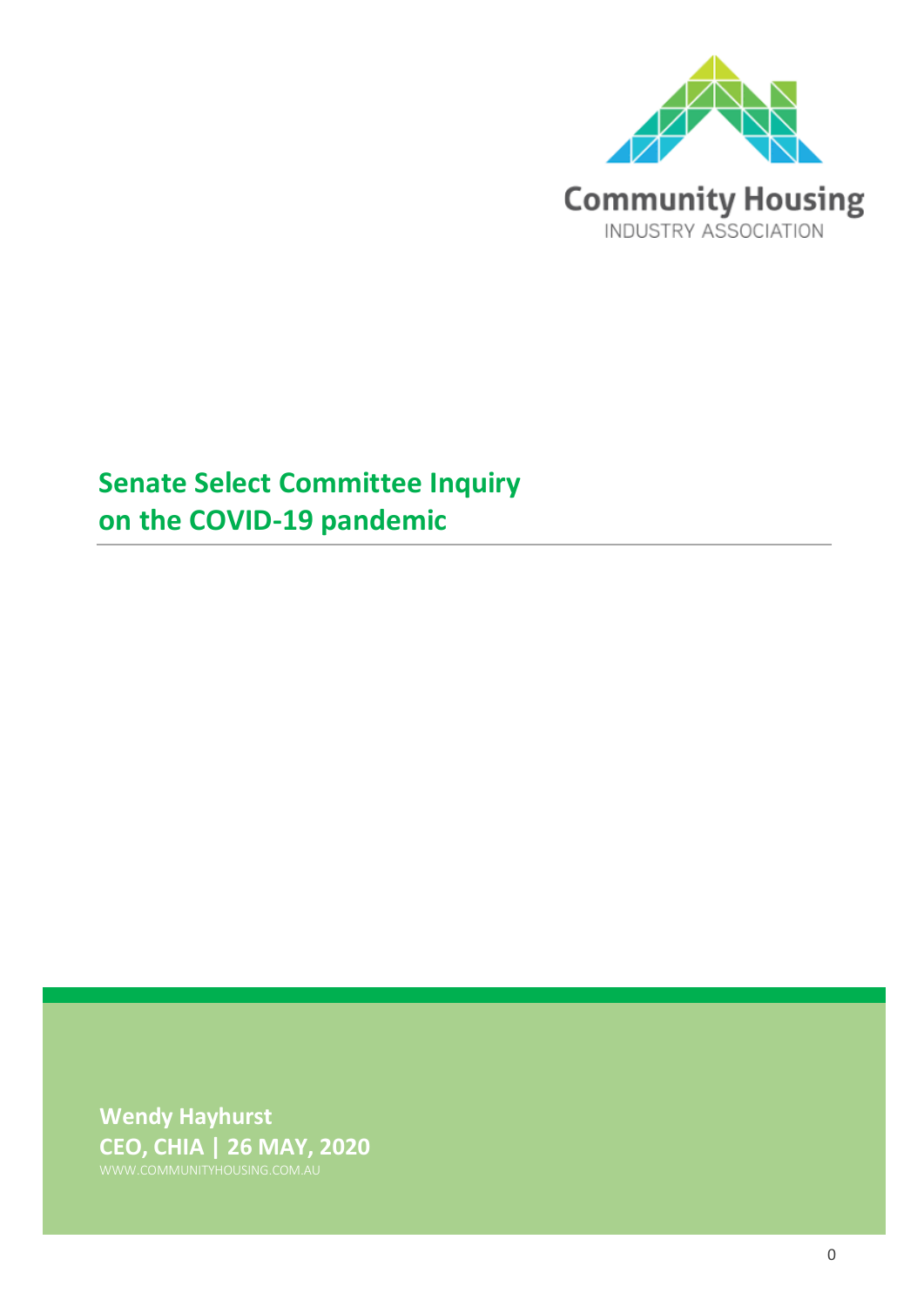

### **Introduction**

**CHIA is the peak body representing not for profit community housing organisations (CHOs) across Australia. Our 170+ members manage a \$40 billion-plus portfolio of more than 100,000 homes, housing people on low and moderate incomes who find it hard to access affordable and appropriate tenancies in the private market.** 

The Community Housing Industry Association (CHIA) welcomes the opportunity to make a submission to the Senate Select Committee Inquiry on the COVID-19 pandemic. In this short document we have summarised the housing affordability pressures that existed prior to the COVID-19 outbreak, our sector's response to the crisis, the future housing challenges and the opportunities to address these issues.

We have confined our response to those parts of the housing system in which we operate; others will provide more detailed commentary on the private rental sector and street homelessness issues and responses.

# **Housing Stress in Australia – Pre COVID-19**

Australia's housing system was ill-prepared to absorb the shock delivered by the COVID -19 pandemic and associated economic recession. A comprehensive analysis of why this is the case is clearly set out in Housing Policy in Australia<sup>1</sup>. More briefly, we have drawn out the salient points below.

There is an understandable tendency to focus attention on the most extreme end of housing stress – street homelessness – frequently with little acknowledgement that this problem is only the most visible symptom of far larger structural flaws in our housing system. Given the public health risks posed by rough sleeping and the impossibility of individuals' complying with social distancing and hygiene advice we understand attention on this group during the early days of the public health emergency. However, while homelessness is much broader than rough sleeping, and homelessness itself is only part of a much wider housing market problem these public health concerns partly explain why the issue of rental payments, arrears and evictions has been so prominent in recent public debate.

There is mounting evidence of Australia's shortfall of housing affordable to households in the bottom two income quintiles. Research commissioned by CHIA NSW and Homelessness NSW in 2016, which built on prior AHURI research, identified a shortfall of over 650,000 homes across Australia affordable to those in this cohort. Also accounting for projected household growth to 2036, more than one million additional social/affordable rental homes will be needed to meet the needs of these lower income households over the next 20 years<sup>2</sup>. The result of this failure to supply sufficient homes compounds housing stress, again amply demonstrated by other robust research and analysis. We draw on a few examples below:

<sup>&</sup>lt;sup>1</sup> Pawson, H; Milligan, V; Yates, J (2020) Housing Policy in Australia – A Case for System Reform; Palgrave Macmillan

<sup>2</sup> Troy L, van den Nouwelant R, Randolph W (2018) Filling the Gap - Estimating need and costs of social and affordable housing delivery http://communityhousing.org.au/wp-content/uploads/2019/03/Modelling\_costs\_of\_housing\_provision\_FINAL.pdf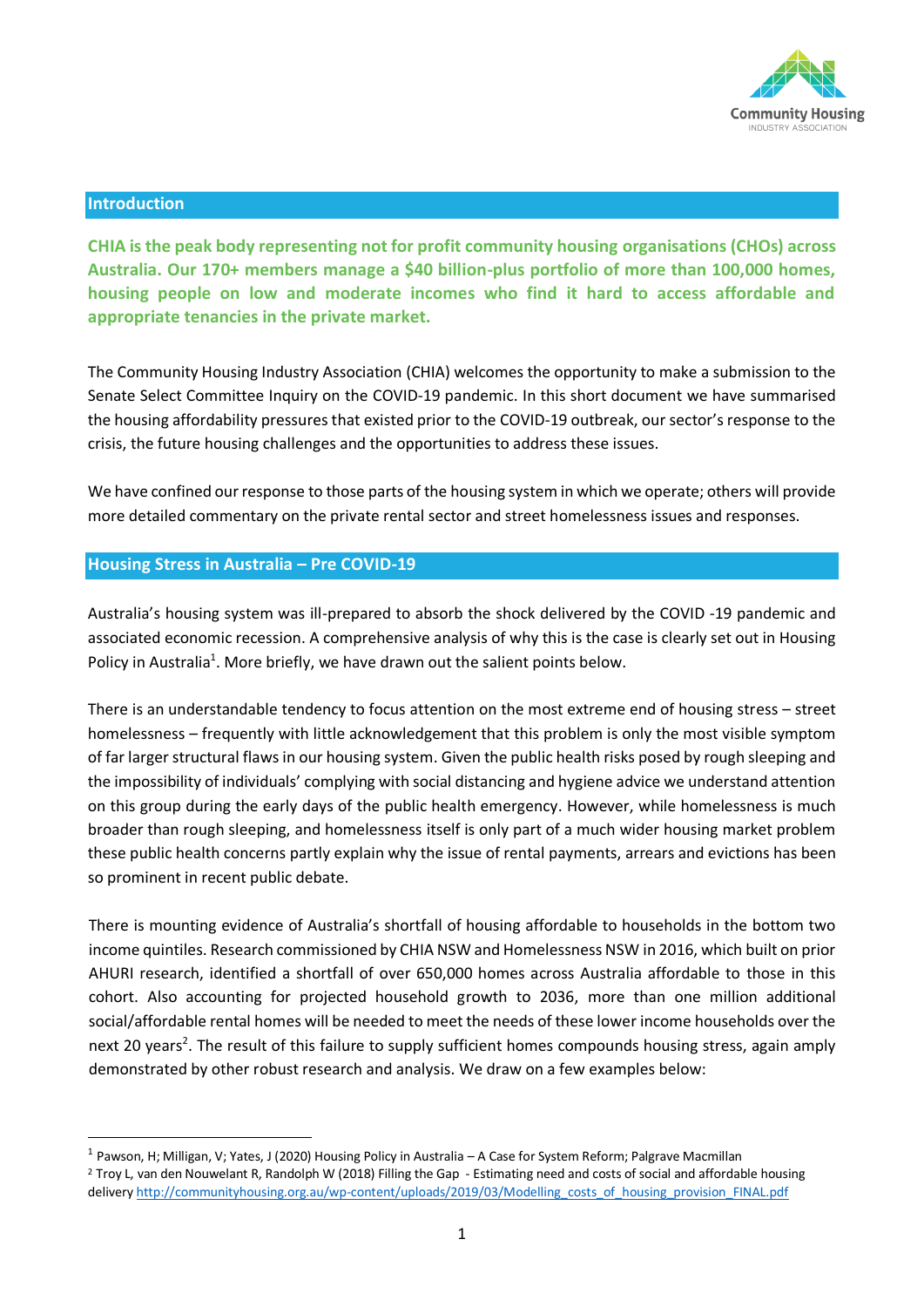

- More than half of the of low-income households in rental housing some 1.3 million people face housing costs exceeding 30% of their income, leaving them without enough remaining funds for basic essentials like food and clothing<sup>3</sup>.
- The private rental market has not supplied a sufficient number of dwellings at rents (i.e. \$202 or less per week) affordable to households in the bottom income quintile. By 2016 the national deficit of such dwellings had risen to 212,000. While the situation for private renters in the second lowest quintile is less extreme, the availability of homes affordable to this group (i.e. rented at below \$355 per week) is substantially compromised by such homes being occupied by higher income earners.<sup>4</sup>
- Using the projected number of households in Australia (ABS 2015) the number of social housing dwellings per 100 households has declined from 5.1 per 100 households in 2007-08 to 4.6 in 2017-18<sup>5</sup>. No reliable figures exist on the additional new social and affordable homes currently planned but even on optimistic assumptions it is highly unlikely to exceed 10% of what is required. Factoring in the loss of affordable homes through the expiry of incentives awarded under the National Rental Affordability Scheme (NRAS) and other time limited schemes, as well as continued public housing sales and demolitions, the prospective net increase in social and affordable homes over the next five yearsis likely to be barely above zero. Unless there is a change of course by Australian governments, social and affordable housing provision per capita will continue to contract, just as it has for the past 25 years.
- A more meaningful measure of the post-1990s decline in social housing supply is the reduction in the annual number of such properties let to new tenants. This results from the reduced (now minimal) number of newly built homes coming onstream, and from the contracting availability of affordable 'move on' accommodation (meaning fewer existing tenants have the capacity to transition into the private market). Therefore, as CFRC quote in their Inquiry submission, '*Taking into account both public housing and community housing, the gross number of social rental lettings dropped from 52,000 in 1997 to 35,000 in 2017 – an absolute decline of a third<sup>6</sup> . Pro rata to population, this represents an effective reduction in social housing supply of some 50%'.*

The absence of a national housing strategy with an integrated homelessness plan is a major impediment to ensuring the co-ordinated approach that is necessary to reducing homelessness and addressing wider housing stress. It is the Federal Government that has the central responsibility to lead policy in matters of national significance such as this, notwithstanding that many of the levers around planning and land administration lie with the states and territories.

Furthermore, the axing of the COAG housing and homelessness ministers group has meant that there is no mechanism for planning and co-ordination of housing policy across Australia and an unfortunate tendency - on display during the current crisis - of housing responsibilities being disputed rather than all levels of government pulling together to plan and execute responses.

<sup>3</sup> Productivity Commission (2019) Vulnerable Private Renters: Evidence and Options

<https://www.pc.gov.au/research/completed/renters/private-renters.pdf>

<sup>4</sup> Hulse, K., Reynolds, M., Nygaard, C., Parkinson, S. and Yates, J. (2019) *The supply of affordable private rental housing in Australian cities: short-term and longer-term changes*, AHURI Final Report No. 323, Australian Housing and Urban Research Institute Limited, Melbourne, https://www.ahuri.edu.au/research/final-reports/323, doi:10.18408/ahuri-5120101.

<sup>5</sup> https://www.aihw.gov.au/reports/housing-assistance/housing-assistance-in-australia-2019/contents/social-housingdwellings#sh1

<sup>6</sup> Pawson, H., Milligan, V. & Yates, J. (2020) Housing Policy in Australia: A case for system reform; Singapore: Palgrave Macmillan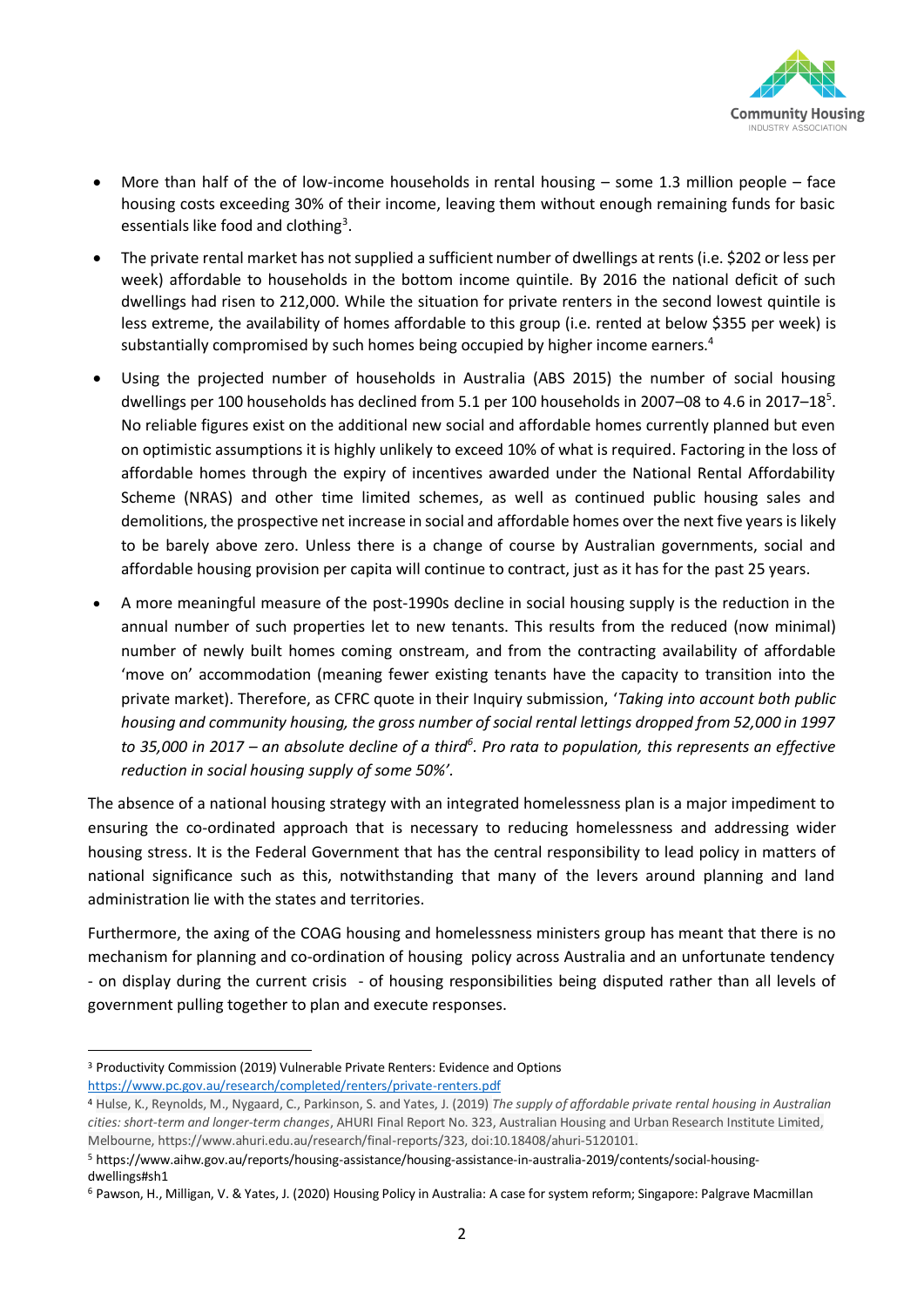

# **COVID-19 - Immediate Housing Responses**

The COVID-19 outbreak has placed further pressure on an already-stressed housing system. There were immediate and obvious challenges for governments posed by people sleeping rough or occupying crowded homelessness shelters, and the risk that individuals losing their jobs would face eviction.

Less in the public eye but also important were issues faced by all housing providers of subsidized housing – i.e. social and affordable housing. For CHOs providing accommodation and services to low income and often vulnerable tenants, the key issues included maintenance of services, protecting vulnerable residents, and ensuring their workforce could safely carry out their duties. With most CHOs largely dependent on rental income (as opposed to government operating subsidies) to fund services there was understandable concern to ensure that residents not directly impacted financially by the crisis were able to maintain their payments. Housing providers also sought to offer more flexible responses to those who had lost income, as well as to provide additional services to the most vulnerable.

Given the degree of uncertainty around the COVID-19 impact, the sector believed it important to publish a clear statement on CHO priorities in terms of the protection of staff and tenants, as well as to define how governments could best enable providers to respond effectively to the crisis itself, and also the recovery phase. A sector-wide [response](https://www.communityhousing.com.au/wp-content/uploads/2020/04/CHIA-statement-Covid-19.pdf?x59559) was developed and widely communicated. Of paramount importance were the following:

- 1. Maintaining critical services such as emergency repairs
- 2. Protecting tenants' income and cushioning financial stress. This means (for example) halting eviction action for anyone in rent arrears caused by the crisis, excluding additional COVID -19 income supplements from social rent calculations, and responding quickly to instances of domestic and family violence (liable to be experienced at elevated rates during lockdown).
- 3. Keeping vital services running, including care and support schemes to protect the most vulnerable, and ease pressure on the health care system

Actions the sector sought from the Federal government, through direct resourcing and / or via a strong leadership and co-ordinating role at National Cabinet were as follows:

- Clear and consistent messaging about housing responses including the introduction of the eviction moratorium
- Work in partnership with the sector to implement responses to the housing needs of those most inappropriately positioned to deal with the COVID-19 pandemic.
- Recognise certain key CHO roles as performed by 'essential workers' including keeping homes safe, providing care to elderly and people living with a disability, running frontline support services for homeless people, and for those with complex needs or experiencing domestic and family violence
- Ensure access to personal protective equipment to maintain vital care, support and other services.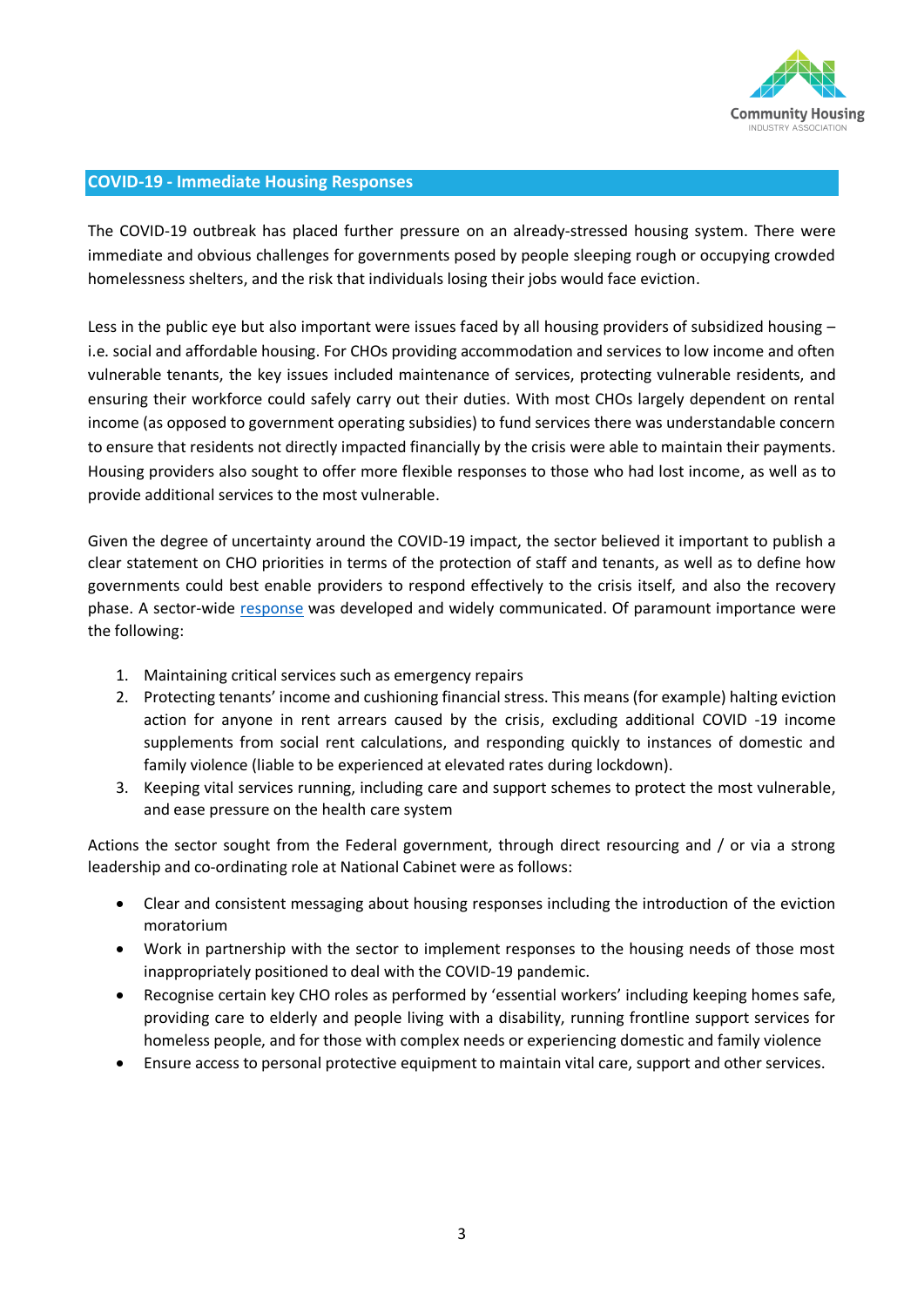

#### **Case study 1: Common Ground QLD (CGQ), South Brisbane**

The supportive housing model has proved perfectly positioned to support people to stay home and keep safe.

Many CGQ tenants are highly vulnerable due to age, poor health or disability. Together with the onsite support staff CGQ was able to put plans in place and communicate with tenants very quickly to minimise and respond to the emerging risks.

Due to the single point of entry and 24/7 concierge CGQ was able to engage with tenants regularly, to reinforce hygiene and social distancing messages, to identify people who may have been unwell, to monitor tenants who were self-isolating, and to provide hand gel at entrance and exits. Most importantly CGQ was able to put in place and enforce the recommended visitor restrictions. Feedback from tenants (both formerly homeless and affordable housing) regarding these measures was overwhelmingly positive as they felt protected. Benchmarked against a typical monthly visitor throughput of 2,500, CGQ recorded just 600 in April, most of whom were people providing care or support to tenants.

Tenants have been advised to stay in their home if they are feeling unwell and to call the concierge desk. The onsite Nurse is able to visit them in their home and organise for medical assessment if necessary. Where appropriate, tenants can be supported to safely exit and enter the building, attend testing, and self-isolate with any needs being looked after by support services. CGQ is able to immediately deep clean floors or touch points where tenants who are unwell live or have travelled.

In addition, CGQ has been able to put in place hand sanitiser throughout the common areas, hourly cleaning of foyer and lifts, regular cleaning of touch points throughout the building. They have been able to offer paid work to tenants to do some of this additional cleaning.

To date they have not had a confirmed case in the building, they have had several tenants who have been unwell and been tested.

There have been notable achievements. The Federal government's actions to double the amount received by Job Seeker recipients and introduce the Jobkeeper scheme have both protected many households' incomes and reduced (at least temporarily) financial stress.

The crisis also demonstrated that, when called upon, state and territory governments have been able to mobilise and co-ordinate resources to rapidly rehouse thousands of individuals sleeping rough or in unsafe accommodation.

It raises the question of whether this achievement of virtually eliminating street homelessness can be maintained into the future. COVID-19 has brought into sharp relief the consequences from not investing in social housing but also an opportunity to make a start to address the shortfalls through a recovery stimulus investment program.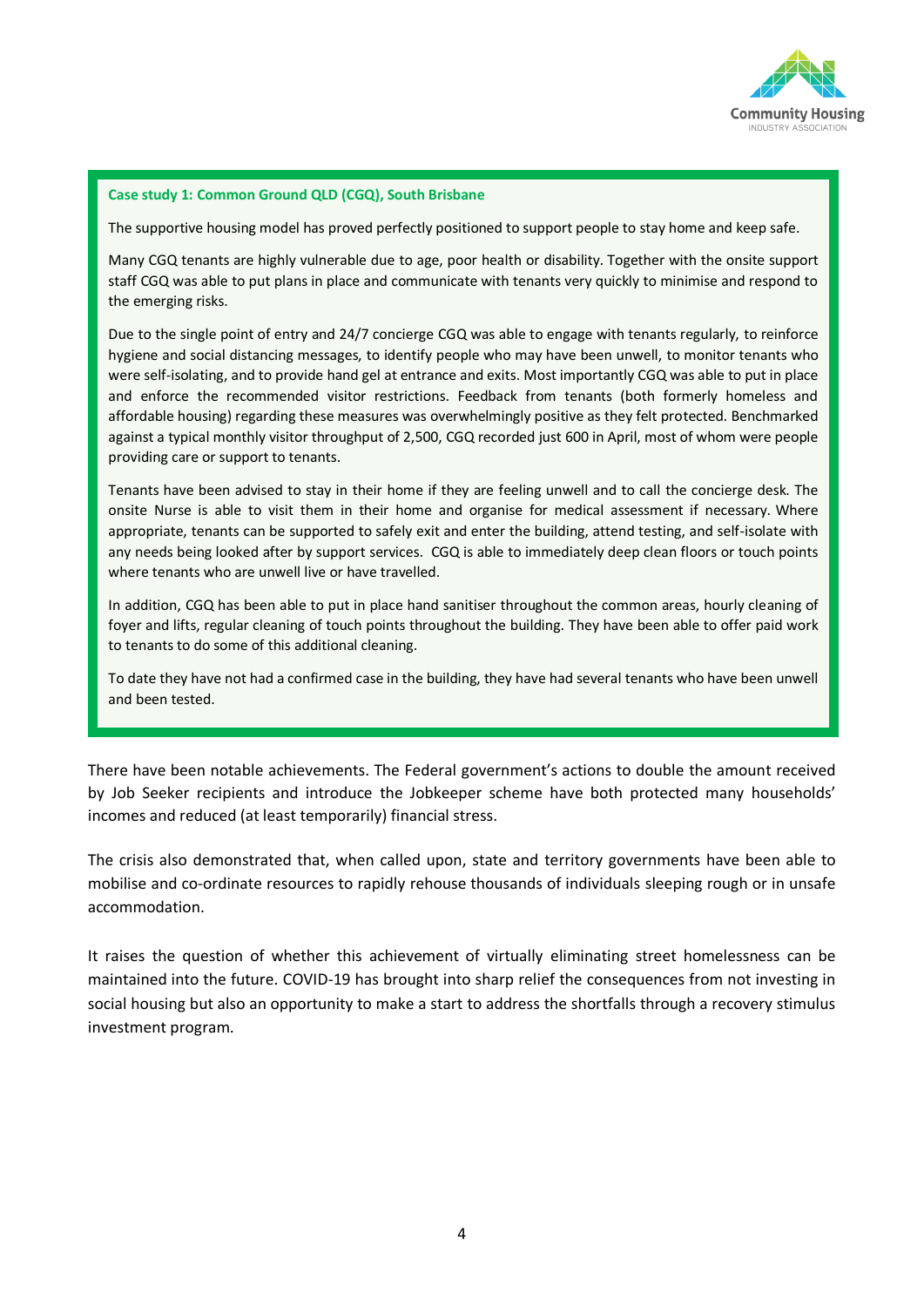

#### **Case study 2: Servants Community Housing, Melbourne**

Servants Community Housing provides accommodation for single men and women in a mix of properties, some with shared bathrooms and kitchen / dining rooms, and others with en-suite facilities. A manager, living on site, is there to ensure the residents needs are met and the house runs smoothly. In the current environment having this presence has been invaluable. Not only does it minimise the infection risk associated with staff coming and going but the manager is alert to issues when they arise.

Most residents have severe mental health issues and many have other underlying medical conditions making them especially vulnerable to COVID-19. Servants needed to take action to minimise both the risk of an outbreak and the risk to their residents longer term well-being.

A more frequent cleaning regime, a rota for meal times, and arrangements for off-site isolation have been introduced, but residents still have the opportunity to socialise. Vacancies in the homes with shared facilities are not being filled - a difficult decision given the rising demand for accommodation. However, the pandemic has led to a much reduced turnover in rooms and hence vacancies - with residents not wanting to move out of a safe place.

The service response has been a success with the vast majority of residents managing well. It illustrates the benefits of a supportive housing model focused around residents' needs. That said, the impact on staff living on site, on high alert and unable to take a break is significant, and Servants want to collaborate with others on solutions.

Questions are inevitably raised about the appropriateness of shared facilities. While shared kitchens / dining areas can reduce the risk of social isolation, the case for providing ensuite bathrooms is unarguable. The reality, however, is that the scope for making these changes (or developing alternative accommodation) is limited without government investment.

In the community housing sector there have been many service responses introduced by CHOs during the crisis. These include Have Home Safe's virtual [concierge,](https://www.youtube.com/watch?v=3hx_vFSf2_A) tenant well-being checks such as those set up by Bridge Housing, and BCHL's residentconnect service enabling residents to access the latest information about the different types of government and community assistance available, including financial assistance and personal support and wellbeing support services.

CHIA has also initiated research to monitor the pandemic impact on the CHO service provision on provider business stability and on CHO tenants. This project will run for six months and will provide valuable information to inform future evaluations and policy responses. We intend to publish information drawn from the research at regular intervals during this period.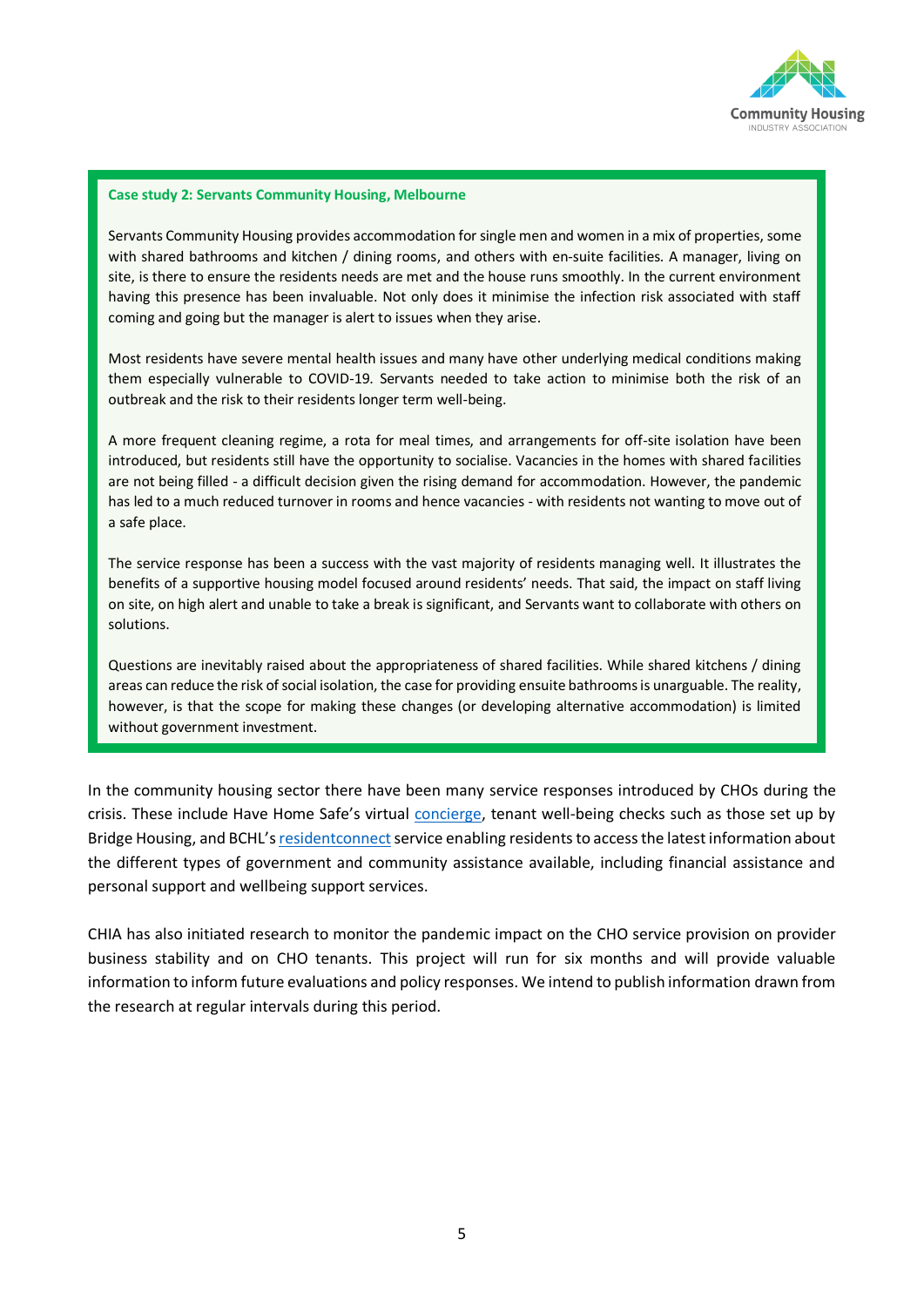

#### **Case study 3: BRIC Housing, Brisbane**

Boundary Street, Brisbane is centrally located accommodation for single men that also provides training opportunities to help residents secure employment. While the 70 plus residents have their own room, kitchen and bathroom facilities are shared – thus increasing the risk that a COVID-19 outbreak could quickly spread.

Recognising the sudden emergence of this risk in March 2020, the Queensland State Government response was rapid and effective. The Dept of Housing and Public Works collaborated with the community housing provider, BRIC, to secure a newly-built under-occupied 500 unit student housing block in Toowong.

Three other specialist homelessness services managing accommodation with shared facilities were also involved. The state government has taken a lease until January 2021 and is taking care of the lease charges as well as repairs and maintenance. Security and service costs are shared between the four providers.

Moving 300 residents was achieved without incident and the feedback from residents who are now living in self-contained studios has been generally positive. It has also clearly demonstrated that government, accommodation and service providers can respond quickly and flexibly when required.

There are some challenges - student accommodation isn't designed to facilitate a supportive housing model, with little space to hold programs and residents missing the opportunities to socialise. The rooms and fittings are also designed with study, not general living in mind. Clearly, congregating many residents with complex conditions in one location isn't ideal.

Perhaps the biggest challenge will be securing move on accommodation before the lease comes to an end. With several hundred former homeless people temporarily accommodated in hotels in the Brisbane area the pressure on scarce social housing will be acute.

## **COVID-19 - Longer Term Housing Responses**

While, acknowledging that over 5,000 people sleeping rough and in unsafe accommodation have been temporarily housed, we now face the looming problem of how to provide for their rehousing into more permanent homes. As we prepare this submission there appear to be no exit strategies in place in any jurisdiction.

Existing social housing will be unable to accommodate any urgent need to evacuate this cohort from hotels. The amount of social housing now has dwindled to just 4% of all dwellings and *'*the annual number of lettings made by social landlords relative to population has halved since 1991'. <sup>7</sup> Moreover, dwindling supply has meant that even in normal times virtually all of those being housed by CHOs and public housing agencies are 'greatest need applicants'. Even to the extent that such applicants could be deferred in favour of former rough sleepers being moved out of hotels, the social housing system would be incapable of absorbing all of the latter in any short time period.

 $^7$  Taking into account both public housing and community housing, the gross number of social rental lettings dropped from 52,000 in 1991 to 35,000 in 2017 – an absolute decline of a third (for sources see p106 in: Pawson, H., Milligan, V. & Yates, J. (2020) Housing Policy in Australia: A case for system reform; Singapore: Palgrave Macmillan). Pro rata to population, this represents an effective reduction in social housing supply of some 50%.